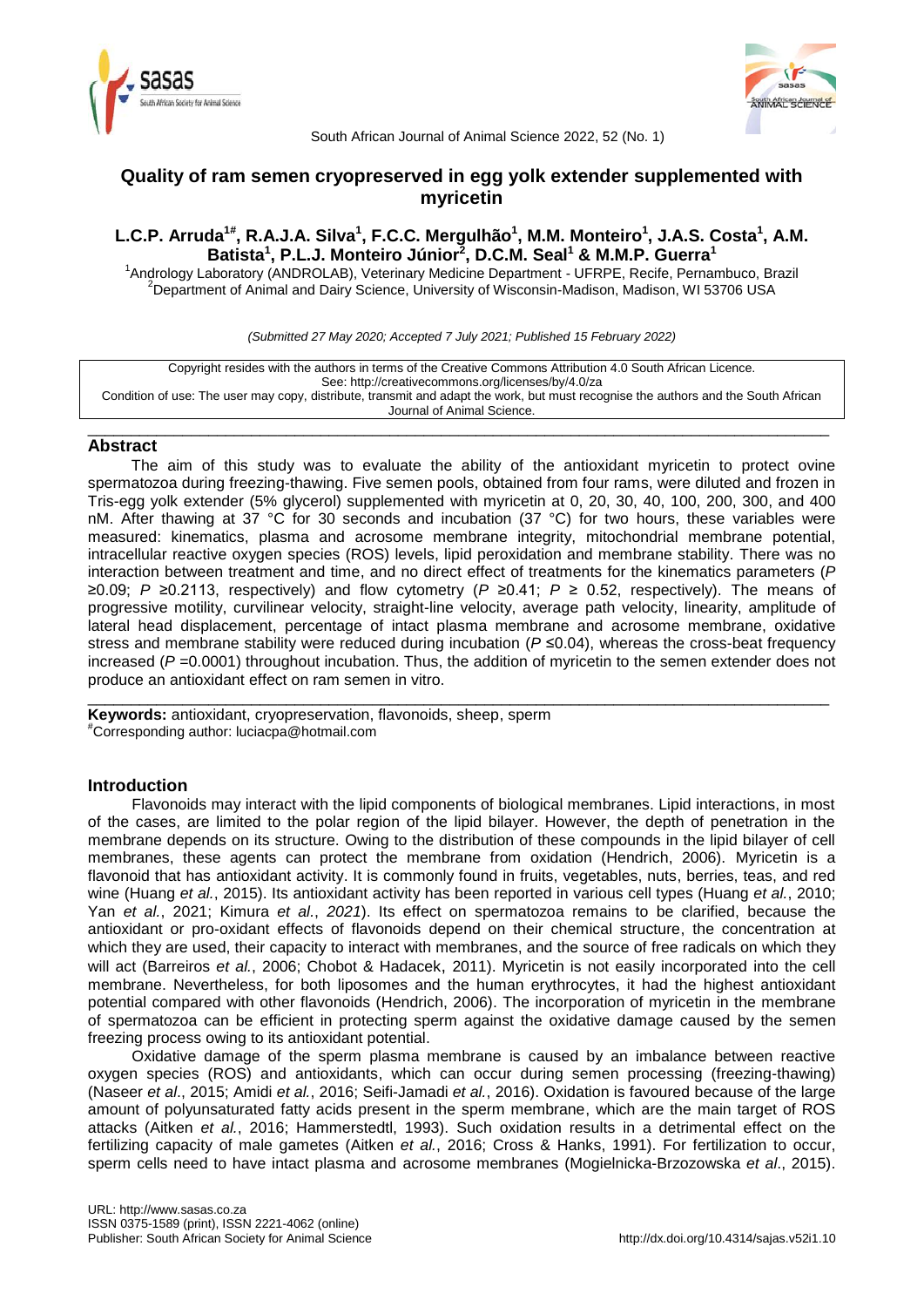The fertilization capacity of spermatozoa is affected by oxidative damage caused by ROS production in their membranes (Agarwal *et al.*, 2014).

In cryopreservation, the use of an extender supplemented with substances capable of avoiding the damage caused by ROS can improve post-thaw semen quality (Maia *et al.,* 2009). Therefore, this study aimed to evaluate the antioxidant effect of myricetin on ovine spermatozoa during freezing and thawing.

### **Materials and Methods**

All experimental procedures were approved by the Committee on Ethics in the Use of Animals (CEUA) of the Universidade Federal Rural de Pernambuco – Brazil (licence 047/2015 CEUA-UFRPE). Four sexually mature rams were used (two Dorper and two White Dorper). They had a good history of fertility and were kept on property located in the municipality of Camaragibe, Pernambuco, Brazil (07° 96'93'' S 34°99'52'' W). The animals were submitted to intensive management and were fed commercial concentrate (500 g/day), elephant grass *(Pennisetum purpureum)*, protein mineral salt and water ad libitum. Ejaculates were collected using an artificial vagina in the presence of a female as a dummy. Semen was collected on alternate days, totalling five collections per animal (20 ejaculates).

Immediately after collection, the ejaculates were evaluated using macroscopic and microscopic analyses, under a phase contrast microscope (x100, BX41-Olympus, Japan). Then, ejaculates with ≥70% motility were used to form a pool ( $n = 5$ ). Each pool was evaluated for motility (subjective) with a phasecontrast microscope (x100, BX41-Olympus, Japan). The sperm concentration was determined in a Neubauer chamber at a dilution of 1:400 in saline formol.

All reagents were purchased from Sigma-Aldrich (St. Louis, MO, USA), except for the fluorochromes CM-H<sub>2</sub>DCFDA (dichlorodihydrofluorescein 5- (e-6) -carboxy-2 ', 7'-diacetate), C11-BODIPY<sup>581/591</sup> (4,4difluoro-5- (4-phenyl-1,3-butadienyl) -4-bora-3a, 4a-diaza-s-indacene-3-undecanoic acid) and YO-PRO ®-1 iodide, which were purchased from Molecular Probes (Life Technologies, Eugene, USA), and phosphatebuffered saline, Dulbecco's  $Ca^{+2}$  and Mg<sup>+2</sup> free (PBS), which were purchased from Gibco<sup>®</sup> (Life Technologies, USA).

Fluorochrome stock solutions were prepared as follows: PI (25 mg/mL), JC-1 (5 mg/mL), CM-H<sub>2</sub>DCFDA (0.5 mM), C11-BODIPY<sup>581/591</sup> (2 mM), merocyanine 540 (M540) (54 mM) and Yo-Pro-1 (1 mM) in DMSO (dimethylsulfoxide) and FITC-conjugated to peanut agglutinin (FITC-PNA) (1 mg/mL) in PBS. The work solutions were JC-1 (153 µM) and C11-BODIPY<sup>581/591</sup> (0.4 mM) in DMSO and FITC-PNA (0.04 mg/mL), PI (0.5 mg/mL), CM-H<sub>2</sub>DCFDA (50  $\mu$ M), M540 (270  $\mu$ M) and Yo-Pro-1 (2.5  $\mu$ M) in PBS. All solutions were maintained at -20 °C until use and stored for a maximum of 30 days. The semen cryopreservation extender was composed of 3.605 g of Tris, 2.024 g of citric acid, 1.188 g of fructose, 100 mL of distilled water, 20% egg yolk, 5% glycerol, 100 IU penicillin and 50 mg streptomycin, with a pH of 7.2. Before the addition of glycerol and antimicrobials, the extender was centrifuged twice (5500 *x* g/1 h). After centrifugation, the interface formed between the pellet and a thin layer of supernatant was harvested. After this procedure, the extender was filtered (0.45 microns and 0.22 microns), added to glycerol and antimicrobials, and homogenized. The stock solution of myricetin (31.42 mM) was prepared in dymethylsulfide (DMSO). The extender was fractionated and supplemented with myricetin in different concentrations and stored at -20 °C until use.

After evaluation, the semen *pool* was diluted in the extender supplemented with myricetin at 0, 20, 30, 40, 100, 200, 300, and 400 nM to a final concentration of 200 x 10 $^6$  spermatozoa/mL and sent to a laboratory at room temperature (27 °C), where they were packaged in straws (0.25 mL) and frozen in an automated system (TK 3000®, TK Tecnologia em Congelação Ltd., Uberaba, Brazil). The interval between harvest and sample packaging in the freezing system was approximately two hours. The refrigeration curve showed a temperature reduction of -0.25 °C/min to 5 °C, then remained at this temperature for 120 min (stabilization time). Then, the freezing curve was started, with a reduction of -20 °C/min until it reached -120 °C, at which time the straws were immersed and stored in liquid nitrogen (-196 °C).

At the time of analysis, two straws from each experimental group were thawed in a water bath (37 °C) for 30 seconds, pooled and incubated at (37 °C) for 15 minutes. Then, the samples were diluted (1:4) in the extender without glycerol, incubated at 37 °C for 5 minutes and evaluated immediately. After two hours of incubation at 37 °C kinematic observations, plasma membrane integrity (iMPA), mitochondrial membrane potential (MMP), intracellular ROS levels (iROS), lipid peroxidation (LPO), and membrane stability (eMP) were recorded.

The kinematic variables were measured with a 2.5 μL aliquot of semen deposited on a slide and covered with a coverslip. Both the slide and coverslip were preheated to 37 °C. The evaluation took place using a phase-contrast microscope (X 100, Eclipse 50i, Nikon, Japan). Images of the sperm were captured with a Basler A312FC digital camera (Basler Vision Technologies™, Germany). At least five random fields were chosen, recording at least 500 spermatozoa. Total motility (TM) (%), progressive motility (PM) (%),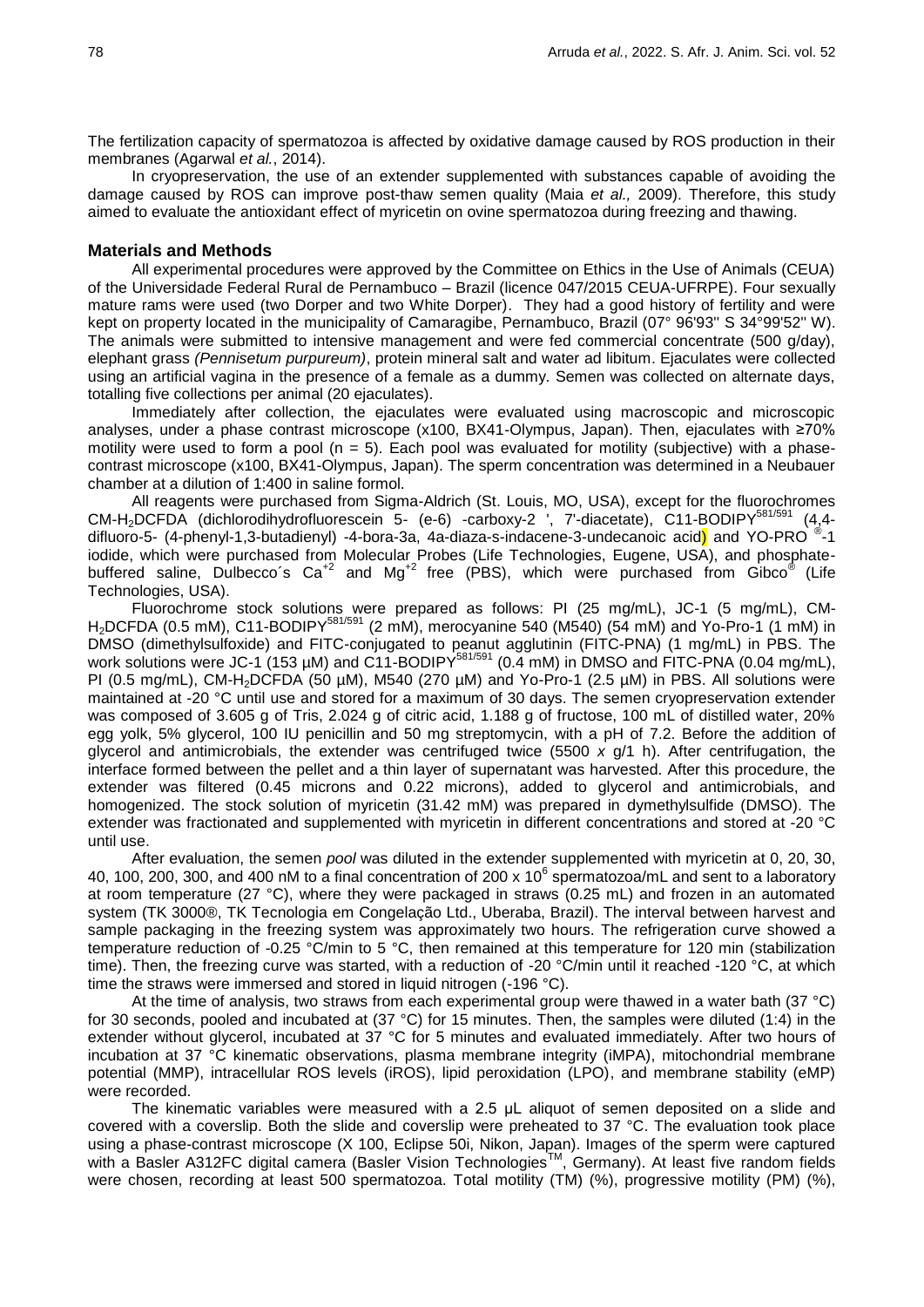linearity (LIN) (%) and straightness (STR) (%); curvilinear velocity (VCL) (μm/s), straight-line velocity (VSL) (μm/s) and average path velocity (VAP) (μm/s); amplitude of lateral head displacement (ALH) (μm) and beatcross frequency (BCF) (Hz) were measured using SCA™ software version 5.1 (Microptics, SL, Barcelona, Spain).

For flow cytometry, two aliquots (300 μL) of semen from each experimental group were placed in micro-tubes (2.0 mL), 1.7 mL of PBS was added slowly through the tube wall, and the aliquots were homogenized. Then, the sample was centrifuged at 100 *x* g for 5 minutes to remove the extender. The supernatant was discarded, and the pellets were pooled and re-suspended in 250 μL of PBS. Aliquots of 50 μL were transferred into five micro-tubes (1.5 mL) for each of the following analyses. For these evaluations, iMPA, 5 μL of the working solution of FITC-PNA and 5 μL of PI were added to the sample. The sample was incubated for 5 minutes at room temperature and then evaluated. Cells that showed PNA- / PI- labelling without staining were classified as having intact acrosome and plasma membranes. Cells with PNA+ / PIgreen labelling were classified as having damaged acrosome membranes and intact plasma membranes. Cells with PNA- / PI+ red labelling were classified as having intact acrosome membranes and damaged plasma membranes. Finally, cells with PNA+ / PI+ green and green labelling were classified as having damaged acrosome and plasma membranes (Figure 1).



**Figure 1** Integrity of the plasma and acrosome membranes of ovine spermatozoa after freezing and thawing in extender supplemented with myricetin

PNA- / PI-: cells with intact acrosome and plasma membranes; PNA+ / PI-: cells with damaged acrosome and intact plasma membranes; PNA- / PI+: cells with intact acrosome membranes and damaged plasma membranes; PNA+ / PI+: cells with damaged acrosome and plasma membranes

For MMP analysis, 5 μL of the working solution of JC-1 was added to the semen sample. The samples were then incubated for 5 min at room temperature before being read. Orange-stained cells in the midpiece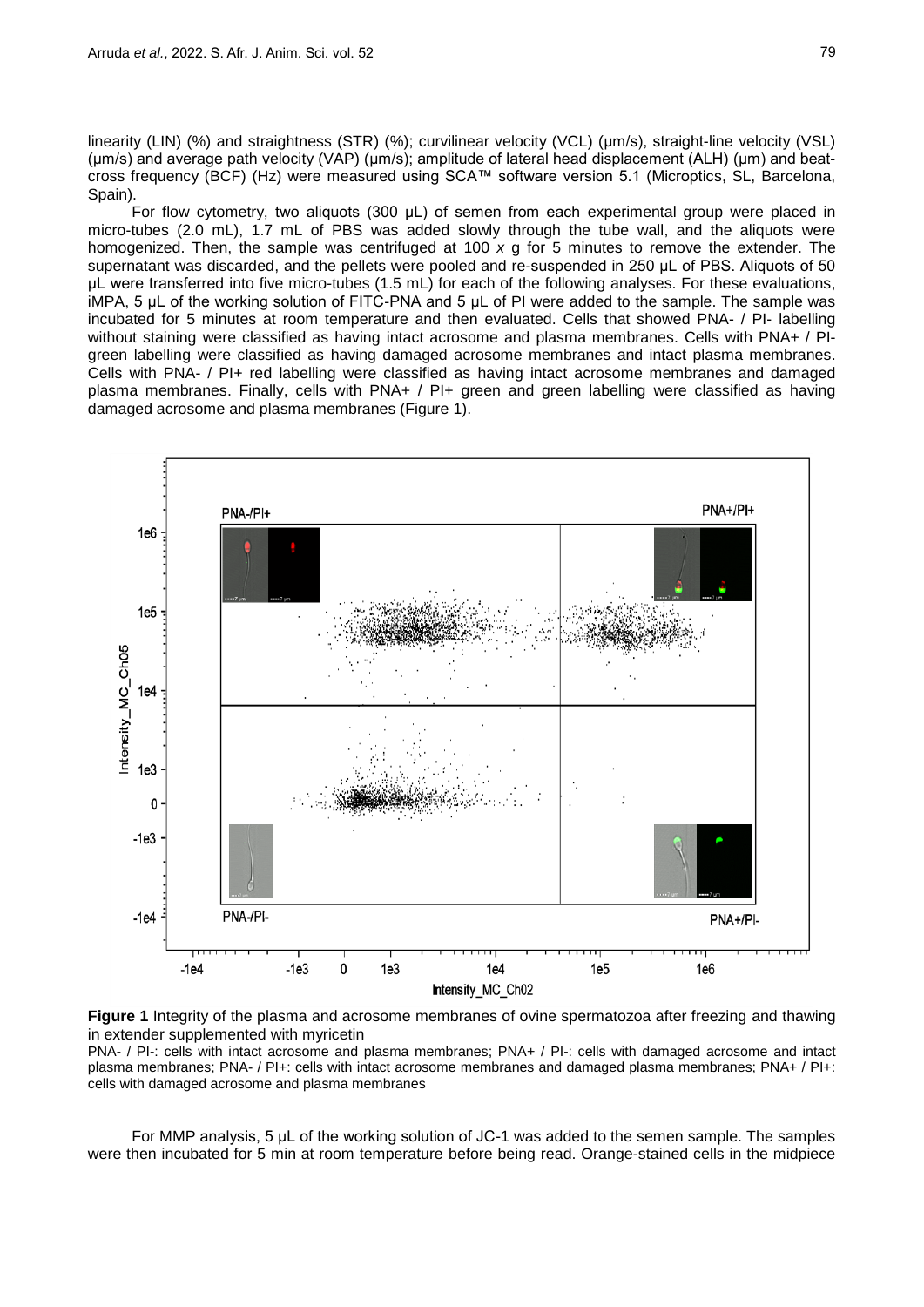

region were classified as having high mitochondrial membrane potential (HMMP) and green-stained cells in the midpiece region were classified as having low mitochondrial membrane potential (LMMP) (Figure 2).

**Figure 2** Mitochondrial membrane potential of ovine spermatozoa after freezing-thawing in extender supplemented with myricetin

MMP: mitochondrial membrane potential

High MMP is present in cells with orange-stained intermediate pieces and low MMP is present in cells with green-stained intermediate pieces

Levels of iROS were measured by labelling the samples with the fluorochrome CM-H<sub>2</sub>DCFDA. The amount of 5 μL of the working solution was added to the semen samples, which were incubated in a water bath (37 °C/30 min). Then, 5 μL of working PI solution was added and samples were incubated for 5 min at room temperature, after which time they were read. The results were expressed as a percentage of viable cells with high levels of ROS (DCFDA+) for those labelled with fluorescent green, or viable cells with low ROS (DCFDA-) for unlabelled cells or those with low fluorescence intensity (Figure 3).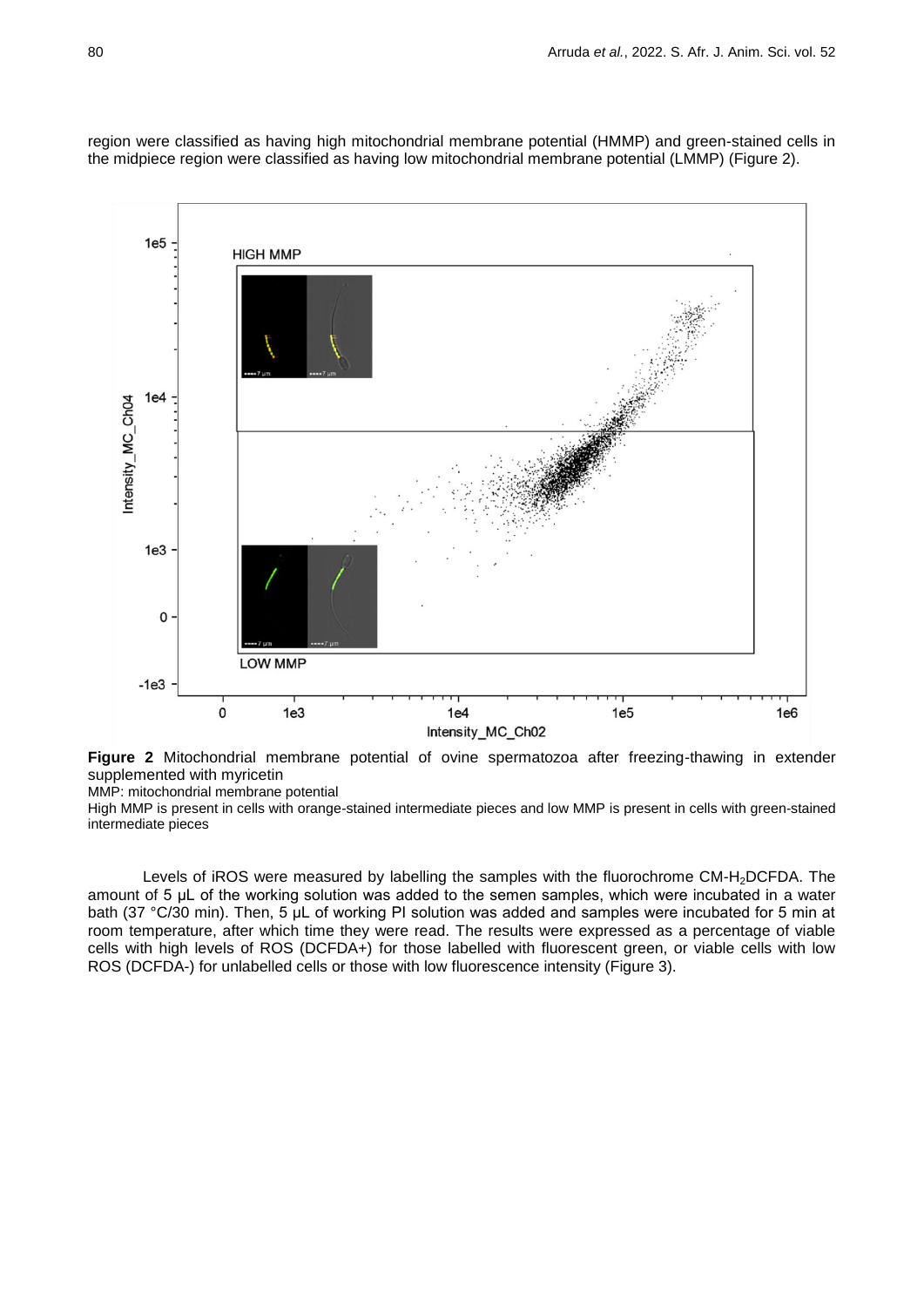

**Figure 3** Intracellular reactive oxygen species levels of ovine spermatozoa after freezing-thawing in extender supplemented with myricetin

DCFDA+ (viable cells with high levels of ROS) are labelled in fluorescent green and DCFDA- (viable cells with low ROS production) are unlabelled or have low fluorescence intensity. DEBRIS: extender residues and cell debris; PI +: cells with damaged plasma membranes

The fluorochrome C11-BODIPY<sup>581/591</sup> was used to evaluate the LPO in the spermatozoa, and 5 µL of its working solution was added to the sample, which was incubated in a water bath (37 °C/30 min). Then, 0.5 mL of PBS was added slowly through the tube wall. The sample was homogenized and then centrifuged (100 *x* g/5 min) to remove the unbound fluorochrome residues. The supernatant was discarded, and the pellet was re-suspended in 40 μL of PBS. Then, the samples were evaluated: orange-stained cells (C11- BODIPY-) were classified as non-peroxidized and green-stained cells (C11-BODIPY +) were classified as peroxidized (Figure 4).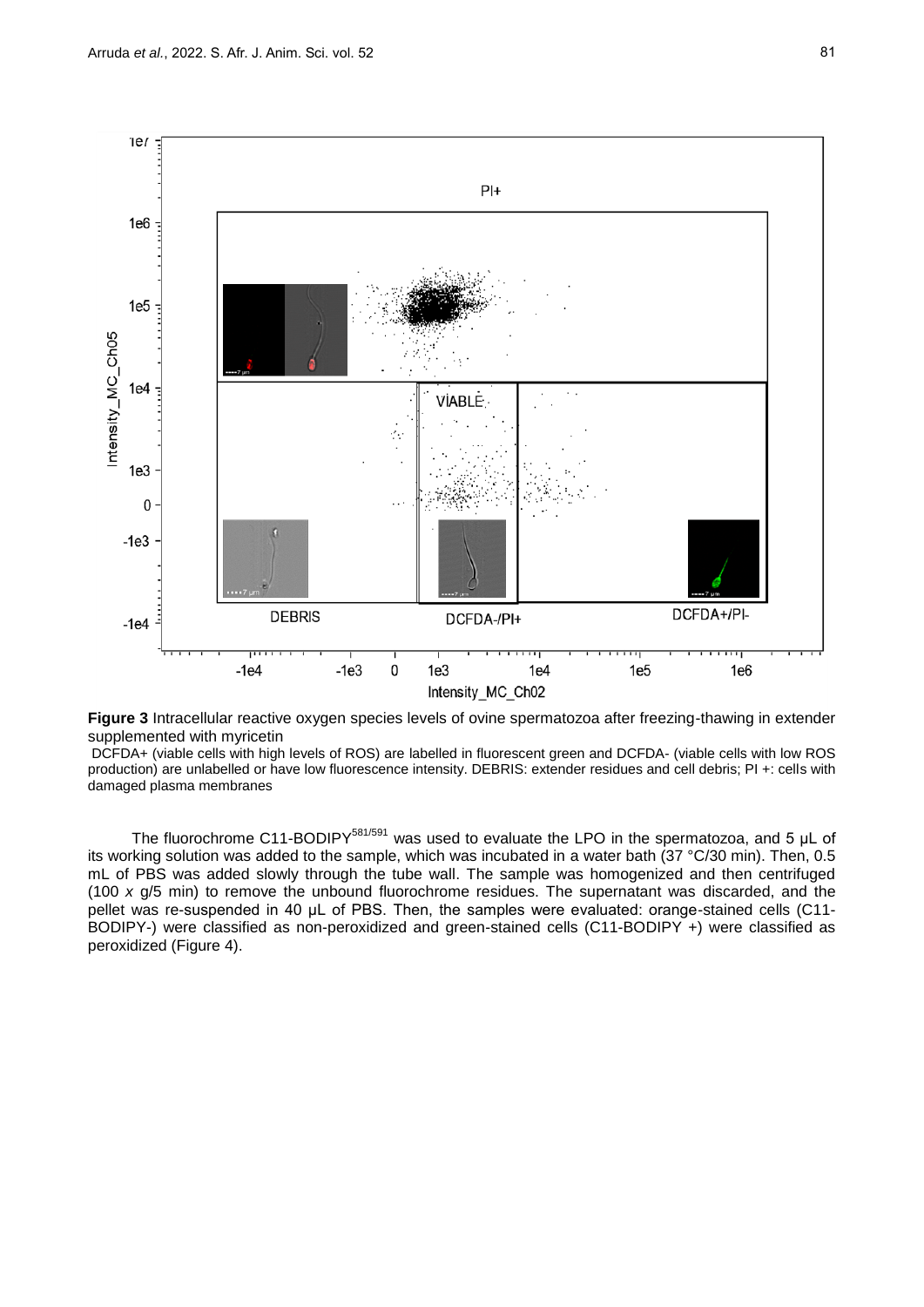

**Figure 4** Lipid peroxidation of ovine spermatozoa after freezing-thawing in extender supplemented with myricetin

Non-peroxidized cells are marked in orange; peroxidated cells are marked in green; DEBRIS: extender residues and cell debris

The association of the fluorochromes M540 and Yo-Pro-1 was used to evaluate the membrane stability of spermatozoa. To that end, 5 μL of the Yo-Pro-1 solution was added to the sample and incubated in a water bath (37 °C/15 min). Then 5 μL of M540 was added to the sample, which was incubated for 5 min at room temperature. Three populations were identified: viable cells with stable membranes (M540- / Yo-Pro-1-); viable cells with destabilized membranes (M540 + / Yo-Pro-1-); and non-viable cells (Y*P* +). Results were expressed as a percentage of viable cells with stable (M540-) or destabilized membranes (M540 +) (Figure 5).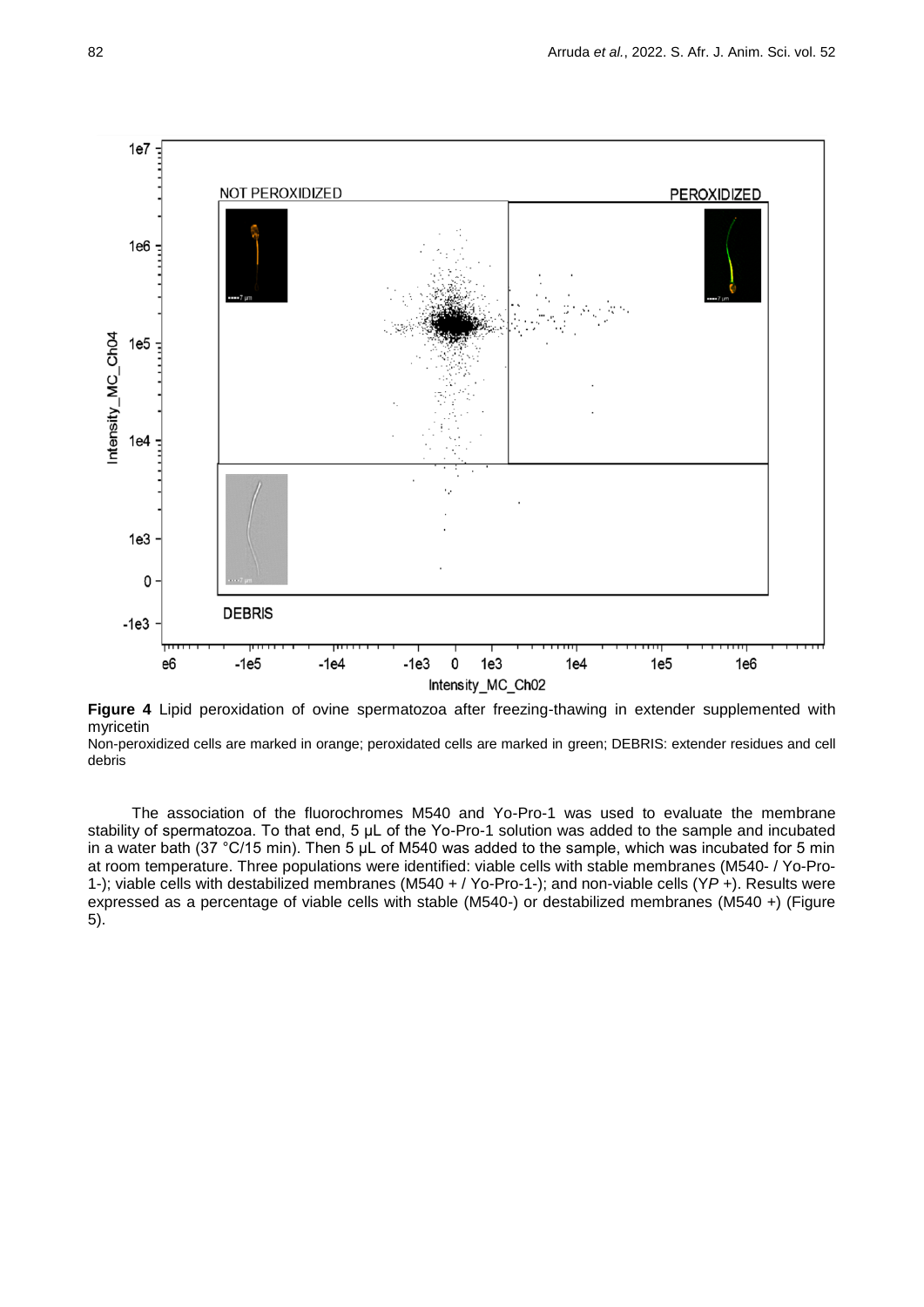

**Figure 5** Stability of ovine sperm membrane after freezing-thawing in extender supplemented with myricetin M540- / Yo-Pro-1-: viable cells with stable membranes; M540 + / Yo-Pro-1-: viable cells with destabilized membranes; Y*P* +: non-viable cells

Semen evaluations were performed using ImageStream® X, Mark II version (Amnis, Seattle, WA, USA). Data acquisitions were performed using INSPIRE<sup>®</sup> software, version 200.1.388.0 (Amnis, Seattle, WA, USA). The spermatozoa in focus were separated by a histogram of the RMS gradient plotted against the normalized frequency, and the single cells were identified by means of a plot of the area against the aspect ratio, which were verified by the images of the gallery of the clear field channel. All the fluorochromes were excited by a 488 nm laser. For the FITC-PNA + PI association, the laser power used was 55 mW, where FITC-PNA was detected by channel 2 (505 - 560 nm) and PI was detected by channel 5 (640 - 745 nm). For JC-1, the laser power was 130 mW, and detection was performed on channels 2 and 4 (595 - 640 nm). For DCFDA + PI, the laser power was 80 mW and channels 2 and 5 were used, respectively. For C11-BODIPY, the laser power was 60 mW and channels 2 and 4 were used, respectively. Finally, for the association of M540 + Yo-Pro-1, the laser power was 100 mW, and detection was performed with channels 3 (560–595 nm) and 2, respectively. In each of the samples, 5000 events were acquired. IDEAS software version 6.0 (Amnis, Seattle, WA, USA) was used for data analysis. All samples were analysed, and populations were divided by dot charts and histograms, and by visual confirmation of cell images.

The SAS GLIMMIX procedure (System for Windows, version 9.3; SAS Institute Inc., Cary, NC, USA) was used with a generalized linear modelling methodology. For TM, PM, LIN, STR, PNA- / PI-, PNA-, HMMP, DCFDA-, C11-BODIPY-, M540- / Yo-Pro-1-, and M540 + / Yo-Pro-1-, the authors used a binomial distribution with a logit link function. For VCL, VSL, VAP, ALH and BCF, the authors used a Gaussian distribution with an identification link function. Variables were analysed using a mathematical model that included the fixed effects of the treatment. The residual method was used to calculate the denominators of degrees of freedom to approximate the F tests in the mixed models. All statistical comparisons were performed using means adjusted by the least squares method and results are presented as mean squares ± standard error with the distributions shown in their original scales to aid interpretation. Tests with *P* <0.05 were considered significant.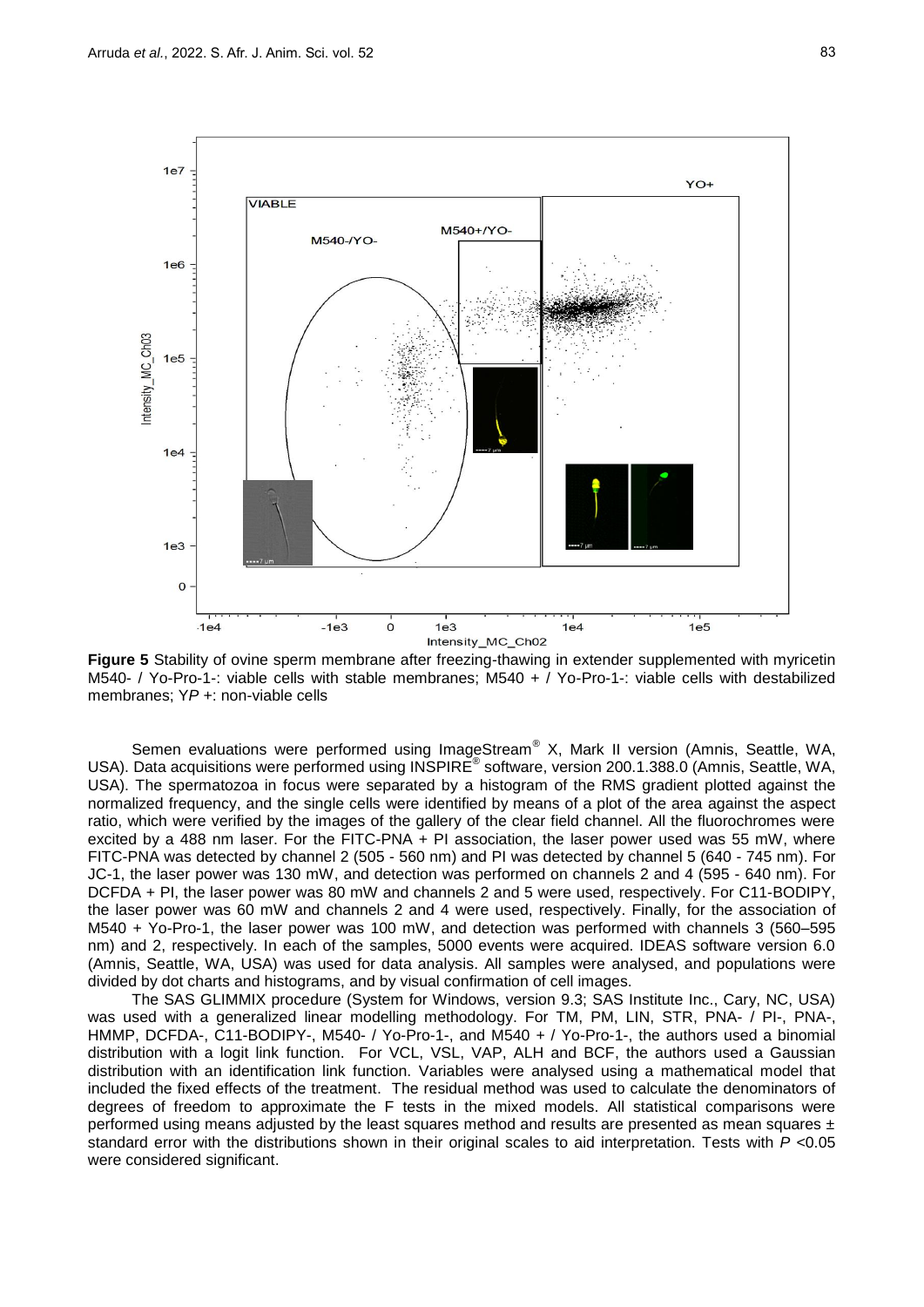## **Results and Discussion**

Studies have demonstrated the effects of myricetin on functional aspects of human (Aquila *et al.*, 2013) and ovine (Arruda *et al.*, 2018) spermatozoa. In the present study, microscopic analysis (CASA) and flow cytometry were performed to evaluate the impact of the addition of various myricetin concentrations on kinematics, plasma and acrosome membrane integrity, mitochondrial membrane potential, intracellular ROS levels, lipid peroxidation and membrane stability of ovine spermatozoa in vitro.

The results of the kinematic analyses are summarized in Tables 1 and 2. There were no interactions between treatment and time (*P* ≥0.0965) (Table 1), and no effect of treatments (*P* ≥0.2113) (Table 1) was detected on any of the measured variables.

| Variable                             | Effects contained in the analysis of variance |          |             |  |  |  |  |
|--------------------------------------|-----------------------------------------------|----------|-------------|--|--|--|--|
|                                      | Treatment                                     | Time     | Interaction |  |  |  |  |
| Total motility, %                    | 0.5311                                        | 0.2142   | 0.4064      |  |  |  |  |
| Progressive motility, %              | 0.6518                                        | 0.0029   | 0.0965      |  |  |  |  |
| Curvilinear speed, um/s              | 0.5396                                        | < 0.0001 | 0.9125      |  |  |  |  |
| Straight speed, µm/s                 | 0.6960                                        | < 0.0001 | 0.1173      |  |  |  |  |
| average speed of trajectory, um/s    | 0.2113                                        | < 0.0001 | 0.4006      |  |  |  |  |
| Linearity, %                         | 0.9979                                        | 0.0359   | 0.2608      |  |  |  |  |
| Straightness, %                      | 0.9997                                        | 0.7719   | 0.9738      |  |  |  |  |
| Lateral displacement of the head, um | 0.9707                                        | 0.0044   | 0.6688      |  |  |  |  |
| Cross-beat frequency, Hz             | 0.9213                                        | < 0.0001 | 0.3030      |  |  |  |  |

**Table 1** Probability values for the effects of myricetin at 0, 20, 30, 40, 100, 200, 300, and 400 nM (treatments) and incubation time (0 and 2 h) and their interaction with kinematic variables measured in ovine spermatozoa after freezing and thawing

As shown in Table 2, the PM, VCL, VSL, VAP, LIN and ALH values were reduced over time (*P*  ≤0.0359), while the overall BCF mean increased (*P* =0.0001). The evaluation of the kinematic properties of spermatozoa has great importance in predicting fertilizing capacity of these gametes through the correlation between their displacement velocity and the success of in vitro and in vivo oocyte fertilization (Cox *et al.*, 2006). In this study, the in vitro results did not demonstrate a positive effect of the addition of myricetin to the frozen-thawed ovine spermatozoa when the parameters were evaluated immediately after thawing.

It is essential to perform these analyses after an incubation period, when these gametes seem to have a higher correlation with fertility than in the evaluations performed immediately after thawing (Del Olmo *et al.*, 2013). These analyses were also repeated after two hours of sperm incubation (at 37  $^{\circ}$ C), but no difference was observed between the control and myricetin-treated groups.

Comparing the effect of time on each sperm parameter, total motility (TM) and rectilinearity (STR) remained stable after two hours of incubation. However, there was a reduction in the progressivity (PM and LIN) and velocity (VCL, VSL, and VAP) of the gametes, in the general mean of the time, after two hours of incubation, parameters correlated with sperm fertility (Verstegen *et al.*, 2002; Del Olmo *et al.*, 2013). The general mean of BCF increased during the incubation period, which could imply in better migration capacity and penetration of the spermatozoa in the cervical mucus (Mortimer, 2000), whereas LIN, a parameter also related to the efficiency of sperm migration in the cervical mucus (Mortimer, 2000), decreased after two hours of incubation.

In an experiment conducted by Arruda *et al.* (2018), which evaluated ram semen immediately after thawing, 10 nM of myricetin was found to reduce the percentage of fast cells and mean path velocity (VAP), and 10, 100, and 1000 nM of myricetin increased BCF, with no beneficial effect on any of the other parameters evaluated immediately after thawing. Kinematic differences between the data of Arruda *et al.* (2018) and the results of this study may have occurred because of some modifications in the protocol, such as the preparation of the semen cryopreservation extender, dilution process, time from semen processing to freeze, incubation before the analyses in the computerized system (CASA) and evaluation after the incubation period.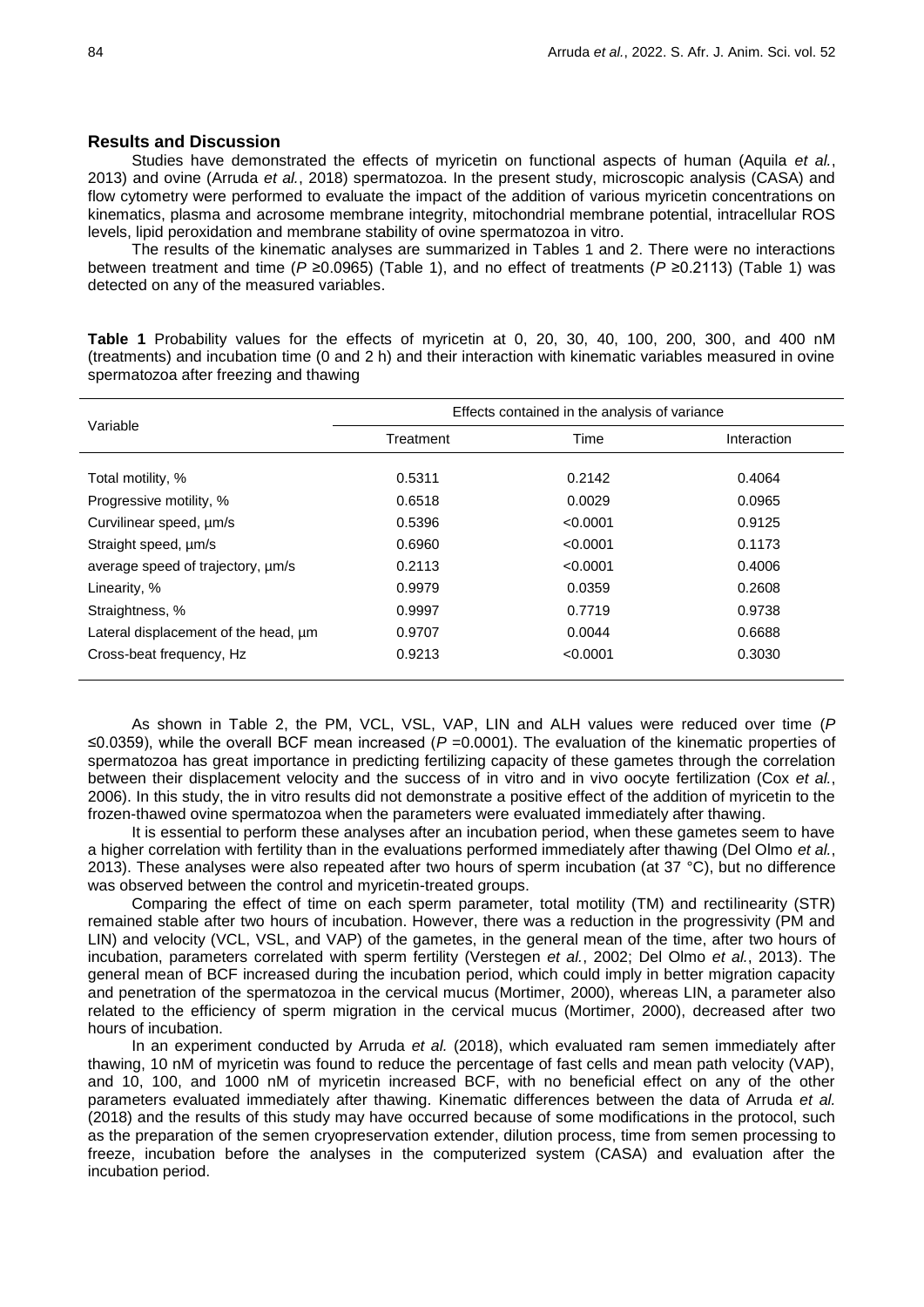| Treatments |                |                |                |                |                  |                |                |                |                |                           |
|------------|----------------|----------------|----------------|----------------|------------------|----------------|----------------|----------------|----------------|---------------------------|
| Variable   | Time.<br>hours | Control        | 20nM           | 30nM           | 40 <sub>nM</sub> | 100nM          | 200nM          | 300nM          | 400nM          | Mean across<br>treatments |
| TM, %      | $\mathbf 0$    | $62.9 \pm 5.4$ | $49.8 \pm 5.6$ | $50.2 \pm 5.6$ | $54.2 \pm 5.6$   | $60.4 \pm 5.5$ | $60.1 \pm 5.5$ | $57.4 \pm 5.6$ | $55.2 \pm 5.6$ | $55.7 \pm 2.0^a$          |
|            | $\overline{2}$ | $56.6 \pm 5.6$ | $43.6 \pm 5.6$ | $50.7 \pm 5.6$ | $62.6 \pm 5.4$   | $60.3 \pm 5.5$ | $51.6 \pm 5.6$ | $49.0 \pm 5.6$ | $47.3 \pm 5.6$ | $53.3 \pm 2.2^a$          |
| PM, %      | $\Omega$       | $43.6 \pm 6.1$ | $32.3 \pm 5.8$ | $28.6 \pm 5.6$ | $33.1 \pm 5.8$   | $43.3 \pm 6.1$ | $38.7 \pm 6.0$ | $31.5 \pm 5.7$ | $35.2 \pm 5.9$ | $35.4 \pm 2.3^a$          |
|            | $\overline{2}$ | $37.9 \pm 6.0$ | $28.3 \pm 5.5$ | $34.6 \pm 5.9$ | $36.9 \pm 5.9$   | $32.8 \pm 5.8$ | $24.7 \pm 5.3$ | $22.4 \pm 5.1$ | $21.2 \pm 5.0$ | $29.9 \pm 2.2^{b}$        |
| VCL, µm/s  | 0              | $79.2 \pm 3.6$ | $73.8 \pm 3.6$ | $71.5 \pm 3.6$ | $74.6 \pm 3.6$   | $75.8 \pm 3.6$ | $75.5 \pm 3.6$ | $70.6 \pm 3.6$ | $74.6 \pm 3.6$ | $74.4 \pm 1.2^a$          |
|            | $\overline{2}$ | $69.2 \pm 3.6$ | $69.5 \pm 3.6$ | $66.5 \pm 3.6$ | $63.4 \pm 3.6$   | $59.6 \pm 3.6$ | $64.0 \pm 3.6$ | $62.1 \pm 3.6$ | $63.7 \pm 3.6$ | $64.6 \pm 1.2^b$          |
| VSL, µm/s  | $\mathbf 0$    | $59.6 \pm 3.5$ | $53.9 \pm 3.5$ | $49.3 \pm 3.5$ | $53.5 \pm 3.5$   | $57.9 \pm 3.5$ | $55.1 \pm 3.5$ | $49.8 \pm 3.5$ | $54.3 \pm 3.5$ | $54.5 \pm 1.3^a$          |
|            | $\overline{2}$ | $51.0 \pm 3.5$ | $52.0 \pm 3.5$ | $50.4 \pm 3.5$ | $45.4 \pm 3.5$   | $42.3 \pm 3.5$ | $44.2 \pm 3.5$ | $43.3 \pm 3.5$ | $43.2 \pm 3.5$ | $46.3 \pm 1.3^{b}$        |
| VAP, µm/s  | 0              | $67.6 \pm 3.2$ | $61.4 \pm 3.2$ | $57.5 \pm 3.2$ | $61.4 \pm 3.2$   | $65.4 \pm 3.2$ | $63.0 \pm 3.2$ | $57.3 \pm 3.2$ | $62.6 \pm 3.2$ | $62.2 \pm 1.0^a$          |
|            | $\overline{2}$ | $57.5 \pm 3.2$ | $58.4 \pm 3.2$ | $56.8 \pm 3.2$ | $51.6 \pm 3.2$   | $47.6 \pm 3.2$ | $51.0 \pm 3.2$ | $49.4 \pm 3.2$ | $50.4 \pm 3.2$ | $52.7 \pm 1.0^b$          |
| LIN, %     | $\mathbf 0$    | $75.7 \pm 4.7$ | $73.8 \pm 4.8$ | $70.1 \pm 5.0$ | $72.5 \pm 4.9$   | $76.5 \pm 4.7$ | $73.3 \pm 4.9$ | $70.3 \pm 5.0$ | $73.7 \pm 4.8$ | $73.7 \pm 2.7^a$          |
|            | $\overline{2}$ | $74.1 \pm 4.8$ | $74.5 \pm 4.8$ | $76.2 \pm 4.7$ | $71.4 \pm 5.0$   | $70.2 \pm 5.0$ | $69.2 \pm 5.1$ | $70.1 \pm 5.0$ | $68.1 \pm 5.1$ | $71.7 \pm 2.8^b$          |
| STR, %     | $\mathbf 0$    | $88.0 \pm 3.0$ | $87.5 \pm 3.0$ | $86.0 \pm 3.2$ | $86.7 \pm 3.1$   | $88.4 \pm 2.9$ | $87.3 \pm 3.0$ | $86.7 \pm 3.1$ | $86.8 \pm 3.1$ | $87.5 \pm 1.4^a$          |
|            | $\overline{2}$ | $88.4 \pm 2.9$ | $88.4 \pm 2.9$ | $88.7 \pm 2.9$ | $87.3 \pm 3.0$   | $88.3 \pm 2.9$ | $86.7 \pm 3.1$ | $87.3 \pm 3.0$ | $86.5 \pm 3.1$ | $87.7 \pm 1.4^a$          |
| ALH, µm    | 0              | $2.0 \pm 0.1$  | $1.9 \pm 0.1$  | $2.0 \pm 0.1$  | $2.0 \pm 0.1$    | $1.9 \pm 0.1$  | $2.0 \pm 0.1$  | $2.0 \pm 0.1$  | $1.9 \pm 0.1$  | $1.9 \pm 0.0^a$           |
|            | $\overline{2}$ | $1.9 \pm 0.1$  | $1.9 \pm 0.1$  | $1.7 \pm 0.1$  | $1.8 \pm 0.1$    | $1.8 \pm 0.1$  | $1.9 \pm 0.1$  | $2.0 \pm 0.1$  | $1.9 \pm 0.1$  | $1.8 \pm 0.0^6$           |
| BCF, Hz    | 0              | $10.3 \pm 0.5$ | $10.7 \pm 0.5$ | $11.4 \pm 0.5$ | $10.8 \pm 0.5$   | $10.1 \pm 0.5$ | $10.4 \pm 0.5$ | $11.1 \pm 0.5$ | $10.4 \pm 0.5$ | $10.6 \pm 0.2^b$          |
|            | $\overline{2}$ | $11.6 \pm 0.5$ | $10.9 \pm 0.5$ | $11.7 \pm 0.5$ | $11.3 \pm 0.5$   | $11.8 \pm 0.5$ | $12.1 \pm 0.5$ | $11.8 \pm 0.5$ | $11.9 \pm 0.6$ | $11.6 \pm 0.2^a$          |

**Table 2** Kinematic properties of cryopreserved ovine sperm in medium supplemented with different concentrations of myricetin

TM: total motility; PM: progressive motility; VCL: curvilinear speed, VSL: straight speed; VAP: average speed of trajectory; LIN: linearity; STR – straightness; ALH: lateral displacement of the head; BCF: cross-beat frequency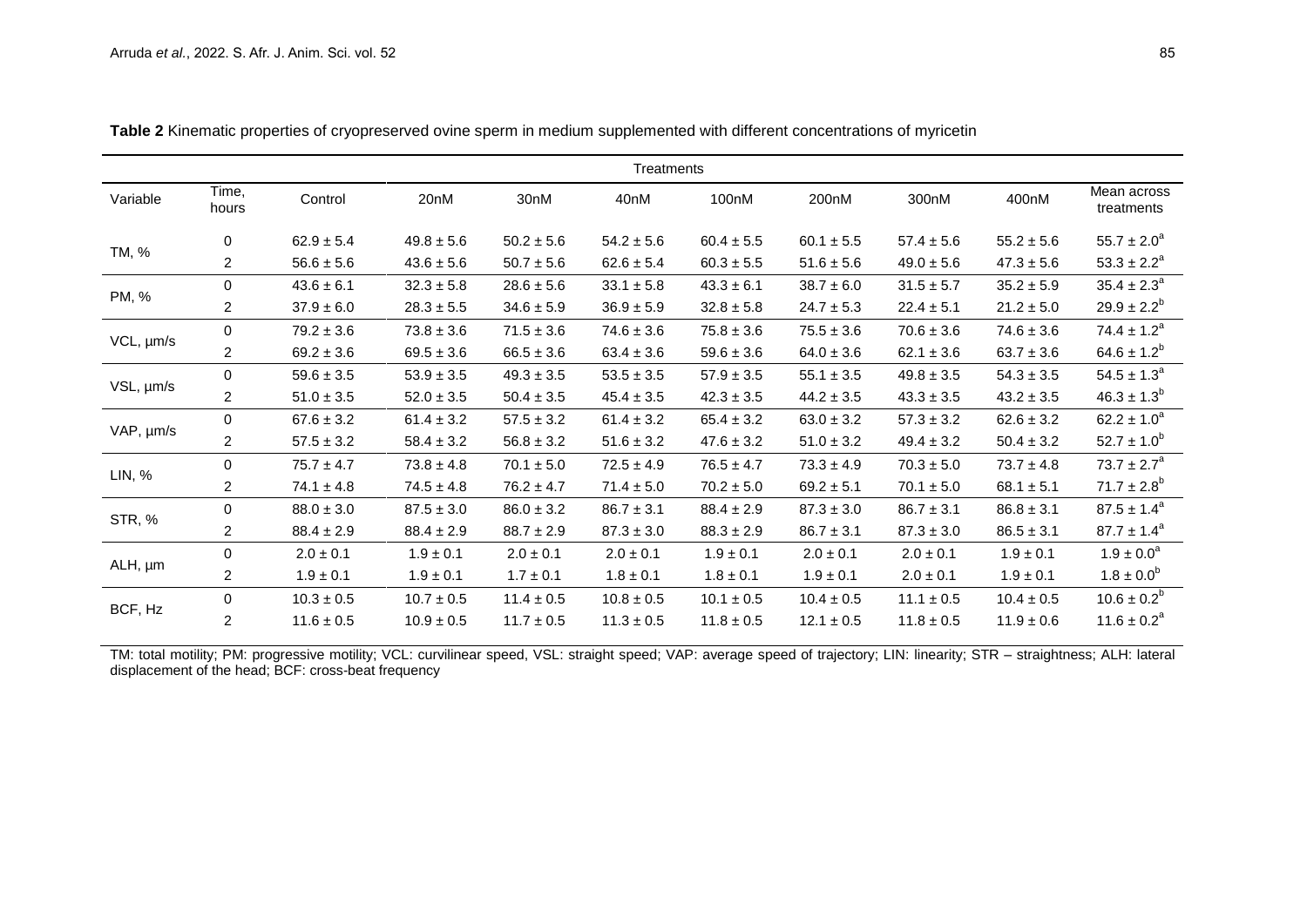Results pertaining to flow cytometry are presented in Tables 3 and 4. There was no interaction between treatment and time (*P* ≥0.4109), and the treatments had no effect (*P* ≥0.5185) on the variables.

**Table 3** Probability values for the effects of myricetin treatments applied at 0, 20, 30, 40, 100, 200, 300, and 400 nM and incubation times of 0 and 2 hours and their interaction with flow cytometric variables in ovine spermatozoa after freezing-thawing

| Variables          | Effects contained in the analysis of variance |          |             |  |  |  |  |
|--------------------|-----------------------------------------------|----------|-------------|--|--|--|--|
|                    | Treatment                                     | Time     | Interaction |  |  |  |  |
| PNA-/PI-           | 0.7730                                        | < 0.0001 | 0.4109      |  |  |  |  |
| PNA-               | 0.9675                                        | 0.0055   | 0.8156      |  |  |  |  |
| <b>HMMP</b>        | 0.9924                                        | 0.1751   | 0.5422      |  |  |  |  |
| DCFDA-             | 0.5185                                        | 0.0335   | 0.8889      |  |  |  |  |
| C11-BODIPY-        | 0.9645                                        | 0.4681   | 0.4679      |  |  |  |  |
| M540-/Yo-Pro-1-    | 0.7505                                        | 0.0012   | 0.6982      |  |  |  |  |
| $M540+$ /Yo-Pro-1- | 0.7438                                        | 0.0013   | 0.6930      |  |  |  |  |

PNA- / PI-: percentage of cells with intact acrosome and plasma membranes; PNA-: percentage of cells with intact acrosomes; HMMP: percentage of cells with high mitochondrial membrane potential; DCFDA-: percentage of cells with low levels of ROS; C11-BODIPY-: percentage of cells without lipid peroxidation; M540- / Yo-Pro-1: percentage of viable cells with stable membranes; M540 + / Yo-Pro-1: percentage of viable cells with destabilized membranes

The overall mean of time (fixed time effect) on percent intact plasma membrane and acrosome membrane (PNA-/PI-), intact acrosome membrane (PNA-), cells with low levels of ROS (DCFDA-) and cells with viable membranes (M540-/Yo-Pro-1) reduced ( $P ≤ 0.0335$ ) (Table 4) during incubation.

Aquila *et al.* (2013), tested the phytoestrogenic effect of myricetin on human sperm (semen *in natura*), observing that an exposure to different concentrations of myricetin (10, 100, and 1000 nM) was able to alter motility and viability, as well as to cause biochemical changes associated with sperm capacitation, such as cholesterol efflux and tyrosine phosphorylation. In addition, these authors observed that myricetin increased acrosine activity and glucose utilization, demonstrating that sperm function was potentiated through the oestrogen receptor. In contrast, although cholesterol efflux and acrosin activity have not been evaluated, in the present study, it no changes were observed in membrane stability and acrosome integrity in the groups treated with myricetin. In this sequence of findings, it was evident that, in the human and ovine species, the various tested concentrations of myricetin have different effects on spermatozoa under the conditions in which they were evaluated.

Likewise, flow cytometery revealed no positive effect of adding myricetin to ovine semen on the integrity or stability of sperm membranes, or on aspects related to oxidative stress. High levels of ROS can affect the integrity of sperm membranes and increase lipid peroxidation, which results in loss of viability, reduction of motility and loss of plasma and acrosome membrane integrity, leading to a reduction in the quality of these cells and, consequently, a reduction of their fertilizing capacity (Alvarez & Storey, 1992; Aitken, 1995; Peris *et al.*, 2007).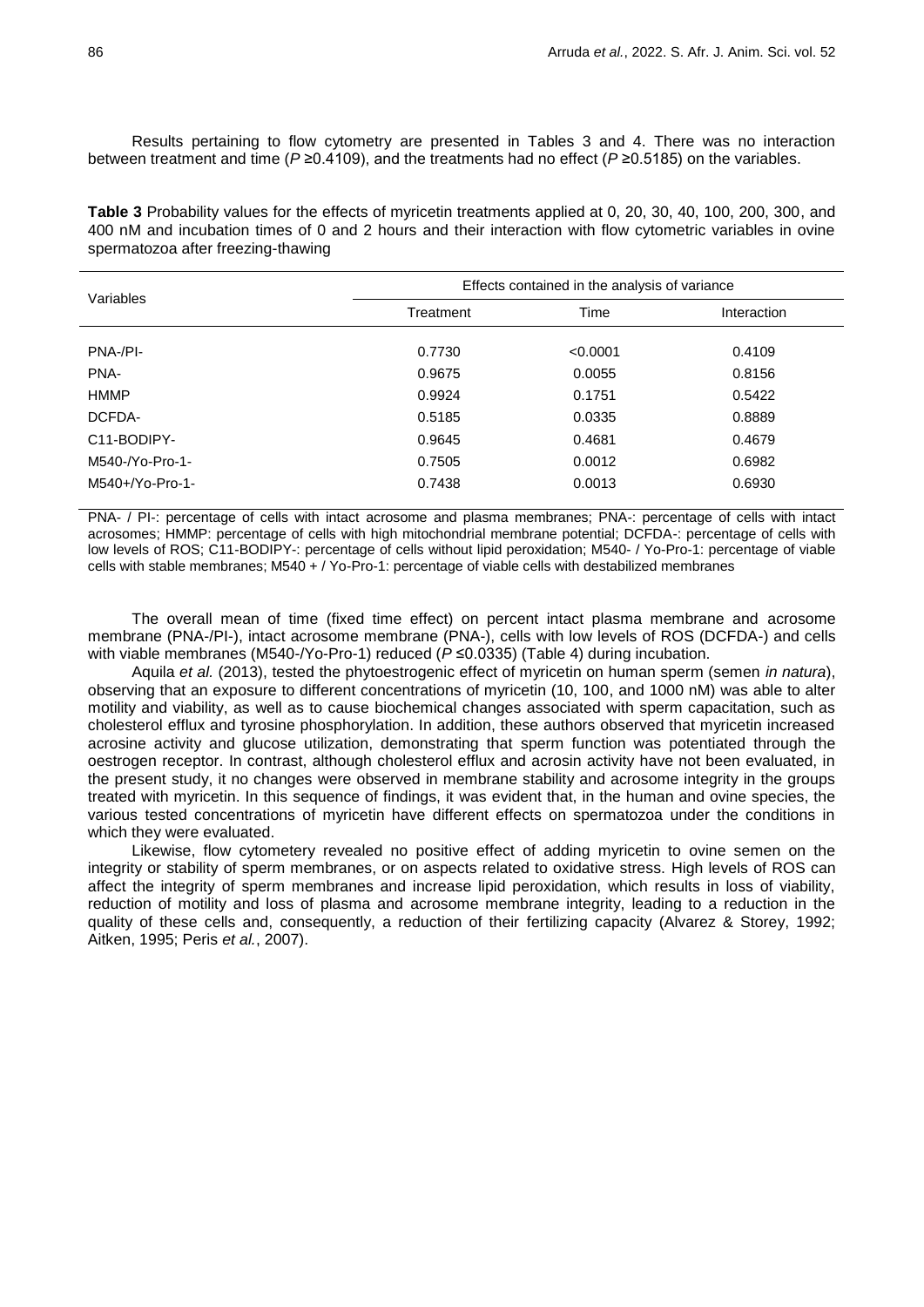| Variables       | <b>Treatments</b> |                 |                  |                  |                  |                |                    |                |                |                        |
|-----------------|-------------------|-----------------|------------------|------------------|------------------|----------------|--------------------|----------------|----------------|------------------------|
|                 | Time,<br>hours    | Cont            | 20 <sub>nM</sub> | 30 <sub>nM</sub> | 40 <sub>nM</sub> | 100nM          | 200 <sub>n</sub> M | 300nM          | 400nM          | GM                     |
| PNA-/PI-        | 0                 | $23.2 \pm 3.2$  | $20.0 \pm 3.1$   | $20.0 \pm 3.1$   | $21.5 \pm 3.1$   | $24.9 \pm 3.3$ | $17.3 \pm 2.9$     | $15.3 \pm 2.7$ | $16.6 \pm 2.8$ | $19.6 \pm 1.1^a$       |
|                 | $\overline{2}$    | $15.8 \pm 2.8$  | $15.1 \pm 2.7$   | $19.9 \pm 3.0$   | $14.2 \pm 2.7$   | $12.9 \pm 2.6$ | $14.2 \pm 2.7$     | $12.9 \pm 2.6$ | $14.5 \pm 2.7$ | $14.6 \pm 1.0^{\circ}$ |
| PNA-            | $\mathbf 0$       | $67.8 \pm 4.1$  | $65.3 \pm 4.1$   | $65.8 \pm 4.1$   | $64.0 \pm 4.2$   | $66.6 \pm 4.1$ | $61.6 \pm 4.2$     | $62.8 \pm 4.2$ | $61.6 \pm 4.2$ | $64.5 \pm 1.8^a$       |
|                 | $\overline{2}$    | $61.1 \pm 4.3$  | $60.2 \pm 4.3$   | $65.2 \pm 4.2$   | $58.1 \pm 4.3$   | $59.5 \pm 4.3$ | $60.6 \pm 4.3$     | $61.5 \pm 4.2$ | $62.0 \pm 4.2$ | $61.4 \pm 1.8^{b}$     |
| <b>HMMP</b>     | $\mathbf 0$       | $9.9 \pm 2.0$   | $9.2 \pm 2.0$    | $12.3 \pm 2.2$   | $10.2 \pm 2.0$   | $8.5 \pm 2.1$  | $8.8 \pm 1.9$      | $8.8 \pm 1.9$  | $8.5 \pm 1.9$  | $9.5 \pm 0.7^a$        |
|                 | $\overline{2}$    | $10.7 \pm 2.1$  | $9.4 \pm 2.0$    | $10.1 \pm 2.0$   | $8.9 \pm 1.9$    | $13.6 \pm 2.3$ | $11.8 \pm 2.2$     | $10.1 \pm 2.0$ | $10.6 \pm 2.1$ | $10.4 \pm 0.7^a$       |
| DCFDA-          | $\mathbf 0$       | $94.8 \pm 2.6$  | $98.8 \pm 1.2$   | $97.5 \pm 1.8$   | $96.9 \pm 2.0$   | $95.0 \pm 2.5$ | $92.0 \pm 3.2$     | $95.4 \pm 2.4$ | $96.9 \pm 2.0$ | $96.5 \pm 1.2^b$       |
|                 | $\overline{2}$    | $99.3 \pm 0.9$  | $99.5 \pm 0.7$   | $97.5 \pm 1.8$   | $99.5 \pm 0.8$   | $99.7 \pm 5.6$ | $95.9 \pm 2.3$     | $96.9 \pm 2.0$ | $99.1 \pm 1.1$ | $99.3 \pm 0.6^a$       |
| C11-BODIPY -    | 0                 | $86.5 \pm 7.5$  | $88.1 \pm 7.0$   | $79.6 \pm 8.8$   | $88.5 \pm 7.0$   | $82.6 \pm 8.3$ | $79.9 \pm 8.8$     | $81.6 \pm 8.5$ | $83.1 \pm 8.2$ | $83.7 \pm 2.7^a$       |
|                 | $\overline{2}$    | $70.5 \pm 10.0$ | $76.0 \pm 9.3$   | $83.5 \pm 8.1$   | $83.5 \pm 8.1$   | $91.5 \pm 6.1$ | $91.5 \pm 6.1$     | $88.2 \pm 7.0$ | $95.1 \pm 4.7$ | $86.2 \pm 2.7^a$       |
| M540-/Yo-Pro-1- | $\mathbf 0$       | $28.3 \pm 6.6$  | $18.5 \pm 5.7$   | $7.8 \pm 3.9$    | $9.5 \pm 4.3$    | $4.5 \pm 3.0$  | $3.3 \pm 2.6$      | $4.0 \pm 2.8$  | $3.0 \pm 2.5$  | $8.3 \pm 1.5^a$        |
|                 | $\overline{2}$    | $0.9 \pm 1.4$   | $1.5 \pm 1.7$    | $1.8 \pm 1.9$    | $2.9 \pm 2.4$    | $1.8 \pm 1.9$  | $3.1 \pm 2.5$      | $1.7 \pm 1.9$  | $1.6 \pm 1.8$  | $1.9 \pm 0.6^b$        |
| M540+/Yo-Pro-1- | $\Omega$          | $71.5 \pm 6.6$  | $81.2 \pm 5.7$   | $92.0 \pm 4.0$   | $90.3 \pm 4.3$   | $95.3 \pm 3.0$ | $96.3 \pm 2.7$     | $95.9 \pm 2.9$ | $96.7 \pm 2.6$ | $91.4 \pm 1.5^b$       |
|                 | $\overline{2}$    | $98.8 \pm 1.5$  | $98.4 \pm 1.8$   | $98.0 \pm 2.0$   | $96.9 \pm 2.5$   | $98.1 \pm 2.0$ | $96.6 \pm 2.6$     | $98.2 \pm 1.9$ | $98.1 \pm 2.0$ | $97.9 \pm 0.7^a$       |

**Table 4** Acrosome and plasma membrane integrity, mitochondrial membrane potential, intracellular ROS levels, lipid peroxidation and membrane stability flow cytometry of cryopreserved ovine sperm supplemented with different concentrations of myricetin

GM: general average; PNA- / PI-: percentage of cells with intact acrosome and plasma membranes; PNA-: percentage of cells with intact acrosomes; HMMP: percentage of cells with high mitochondrial membrane potential; DCFDA-: percentage of cells with low levels of ROS; C11-BODIPY-: percentage of cells without lipid peroxidation; M540- / Yo-Pro-1: percentage of viable cells with stable membranes; M540 + / Yo-Pro-1: percentage of viable cells with destabilized membranes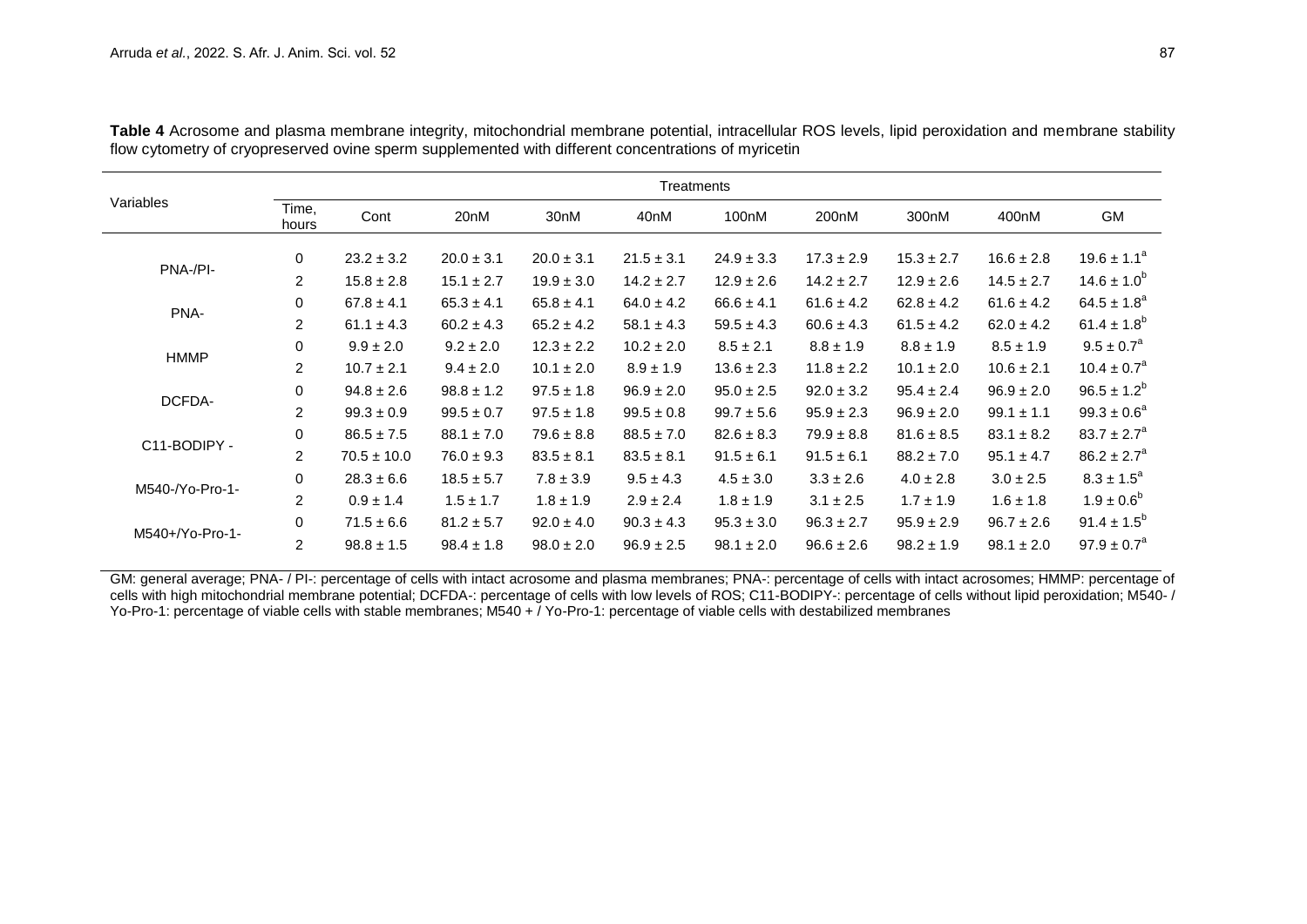However, owing to the scarcity of studies using myricetin in semen extender, the results of this study can be related to those of quercetin, a flavonoid that is structurally similar to myricetin. Seifi-Jamadi *et al.* (2016), demonstrated that there were no positive effects using quercetin to improve viability and reduce oxidative stress after freezing equine semen. Likewise, Silva *et al.* (2016) did not observe an effect of quercetin on plasma and acrosome membrane integrity, or on oxidative stress in goat spermatozoa after cryopreservation. The action of these compounds is visible only in situations of extreme stress, which are observed only after induction of oxidation and do not reflect what occurs during cryopreservation (*Silva et al.*, 2016).

The absence of a positive effect regarding the addition of various concentrations of myricetin in this in vitro study may be because of sufficient physiological protection conferred by the antioxidants found in the seminal plasma after no increase in ROS production was observed from the freezing- thawing process. Furthermore, the results obtained with myricetin in the present study can be attributed to the lack of a protective effect of the antioxidant on the physiological conditions (low levels of ROS) that the semen was exposed. These results suggest a need for more in vitro and in vivo studies such as (the evaluation of the phyto-estrogenic and inhibitory effect of ATPase) using other concentrations of myricetin.

#### **Conclusion**

Myricetin supplementation of the extender used for freezing ram semen did not produce antioxidant effects*.*

#### **Acknowledgments**

To the Fundação de Amparo à Ciência e Tecnologia do Estado de Pernambuco (FACEPE) for granting a scholarship for PhD, the Conselho Nacional de Desenvolvimento Científico e Tecnológico (CNPq) and the Coordenação de Aperfeiçoamento de Pessoal de Nível Superior (CAPES) for financial support.

#### **Author Contributions**

LCPA: conceptualization, data curation, investigation, methodology, writing original draft; RAJAS: data curation, methodology, writing review and editing; FCCM: data curation, investigation; MMM: data curation, investigation; JASC: data curation, investigation; AMB: conceptualization, methodology, formal analysis, writing review and editing, PLJMJ: formal analysis; DCMS: data curation, writing review; MMPG: project administration, funding acquisition, supervision, writing review and editing

#### **Conflict of Interest Declaration**

All the authors declare not have any conflict of interest.

### **References**

- Agarwal, A., Virk, G., Ong, C. & Du Plessis, S. S. 2014. Effect of oxidative stress on male reproduction. World J. Mens Health, 32(1), 1. DOI: 10.5534/wjmh.2014.32.1.1
- Aitken, R.J. 1995. Free radicals, lipid peroxidation and sperm function. Reprod. Fertil. Dev. 7(4),659-668. DOI: [10.1071/RD9950659](https://doi.org/10.1071/RD9950659)
- Aitken, R.J., Gibb, Z., Baker, M.A., Drevet, J. & Gharagozloo, P. 2016. Causes and consequences of oxidative stress in spermatozoa. Reprod. Fertil. Dev. 28(2), 1. DOI: 10.1071/rd15325
- Alvarez, J.G. & Storey, T., 1992. Evidence for increased lipid peroxidative damage and loss of superoxide dismutase activity as a model of sublethal cryodamage to human sperm during cryopreservation. J. Androl. 13(3), 232-241. DOI: [10.1002/j.1939-4640.1992.tb00306.x](https://doi.org/https:/doi.org/10.1002/j.1939-4640.1992.tb00306.x)
- Amidi, F., Pazhohan, A., Shabani Nashtaei, M., Khodarahmian, M. & Nekoonam, S. 2016. The role of antioxidants in sperm freezing: A review. Cell Tissue Bank 17(4), 745-756. DOI: [10.1007/s10561-016-9566-5](https://doi.org/10.1007/s10561-016-9566-5)
- Aquila, S., Santoro, M., De Amicis, F., Guido, C., Bonofiglio, D., Lanzino, M., Cesario, M.G., Perrotta, I., Sisc,i D. & Morelli, C. 2013. Red wine consumption may affect sperm biology: The effects of different concentrations of the phytoestrogen myricetin on human male gamete function. Mol. Reprod. Dev. 80(2), 155-165. DOI: [10.1002/mrd.22145](https://doi.org/10.1002/mrd.22145)
- Arruda, L.C.P., Silva, R.A.J.A., Monteiro, M.M., Silva, R.P.F., Oliveira, A.S., Mergulhão, F.C.C., Monteiro Jr, P.L.J., Batista, A.M. & Guerra, M.M.*P* 2018. Avaliação in vitro do sêmen congelado de carneiros com diluidor suplementado com miricetina. Arq. Bras. Med. Veterinária e Zootec. 70(1), 153–159. DOI: [10.1590/1678-4162-](https://doi.org/10.1590/1678-4162-9671) [9671](https://doi.org/10.1590/1678-4162-9671)
- Barreiros, A.L.B.S., David, J.M. & David, J.P. 2006. Estresse oxidativo: Relação entre geração de espécies reativas e defesa do organismo. Quim. Nova. 29(1), 113–123. DOI[: 10.1590/S0100-40422006000100021](https://doi.org/10.1590/S0100-40422006000100021)
- Chobot, V. & Hadacek, F. 2011. Exploration of pro-oxidant and antioxidant activities of the flavonoid myricetin. Redox Rep. 16(6), 242-247. DOI: 10.1179/1351000211y.0000000015
- Cox, J.F., Alfaro, V., Montenegro, V. & Rodriguez-Martinez, H. 2006. Computer-assisted analysis of sperm motion in goats and its relationship with sperm migration in cervical mucus. Theriogenology 66(4), 860-867. DOI: [10.1016/j.theriogenology.2006.01.062](https://doi.org/10.1016/j.theriogenology.2006.01.062)